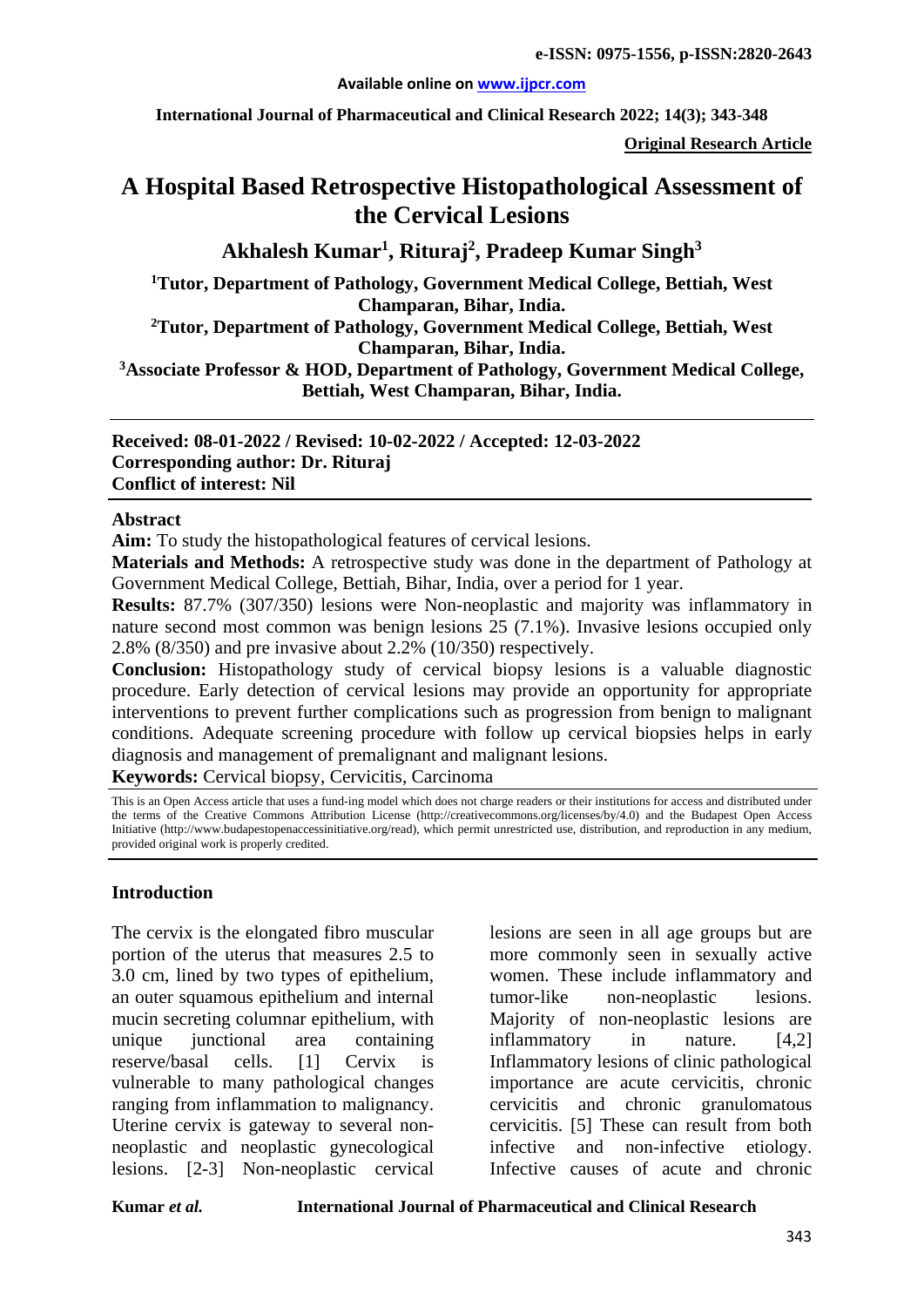cervicitis include a wide spectrum ranging from bacterial, viral, protozoan and fungi microorganisms commonly encountered in sexually transmitted infections (STIs) and urinary tract infections (UTIs). Studies have shown that chronic granulomatous cervicitis is mostly caused by tuberculosis. [6,7]

Non-neoplastic cervical lesions occur in all age groups amongst women but are more common in reproductive and sexually active women. [8] Nonneoplastic cervical lesions include inflammatory lesions and non-neoplastic tumor-like lesions. The majority of these inflammatory lesions are acute cervicitis, chronic cervicitis caused by various bacteria, viruses and fungi. [8] Cervicitis caused by the Human papillomavirus carries a high risk for Condyloma acuminata, cervical intraepithelial neoplasia (CIN) and carcinoma. [9] Cervical carcinomas are classified by WHO classification which is widely accepted. [10] Hence the present study was conducted with the aim to study the histopathological features of cervical lesions.

## **Material & Methods:**

A retrospective study was done in the department of Pathology, Government Medical College, Bettiah, Bihar, India, over a period for 1 year.

## **Inclusion criteria:**

All cervical biopsies and hysterectomy specimens sent to the department of pathology for histopathological examination.

## **Exclusion criteria:**

Cervical biopsies found to be unsatisfactory for evaluation on microscopic examination after processing and endometrial, myometrial and ovarian lesions in hysterectomy specimens.

## **Methodology:**

A total of 350 cervical specimens were received in the department of Pathology and specimens were in the form of cervical punch biopsies, hysterectomies, Wertheim's hysterectomy and cervical amputation. All the specimens and biopsy were fixed in 10% formalin and paraffin blocks were prepared, which were cut at 5 micron thickness and were subsequently stained with hematoxylin and eosin. A preformed proforma was prepared and included demographics such as clinical features, gross appearance and histopathological features. Gross examination was done and features such as size, consistency, external appearance and appearance of cut surface were noted. The specimens were allowed to fix in 10% formalin for 24-48 hours. The sections were dehydrated in alcohol, cleared in xylol and embedded in paraffin wax to prepare the paraffin blocks. Multiple thin sections of 4 -5 microns in thickness were cut.

Multiple blocks from different areas of lesion were studied in each case. For histopathological study, the paraffin embedded sections were stained by Hematoxylin and Eosin  $(H & E)$  stain. The histopathological classification of tumors was done according to recommendations by W.H.O.

# **Statistical analysis:**

Data is entered in Microsoft Excel sheet and analyzed using SPSS version 20.0 statistical software. Data depicted in the form of tables, graph's percentage and proportion.

## **Results:**

In our study age distribution range from 20-80 years with majority of cases included among 41-50 years which constituted about 41.7% (146/350). Next common age group among 31-40 years constituted 22.7% (78/350). 18.5% in 20- 30 years, 8.5% (30/350) in 51-60 years, 6.5% (23/350) in 61-70 years and least noted in 71-80 years i.e., 2.2% (08/550). [Table 1]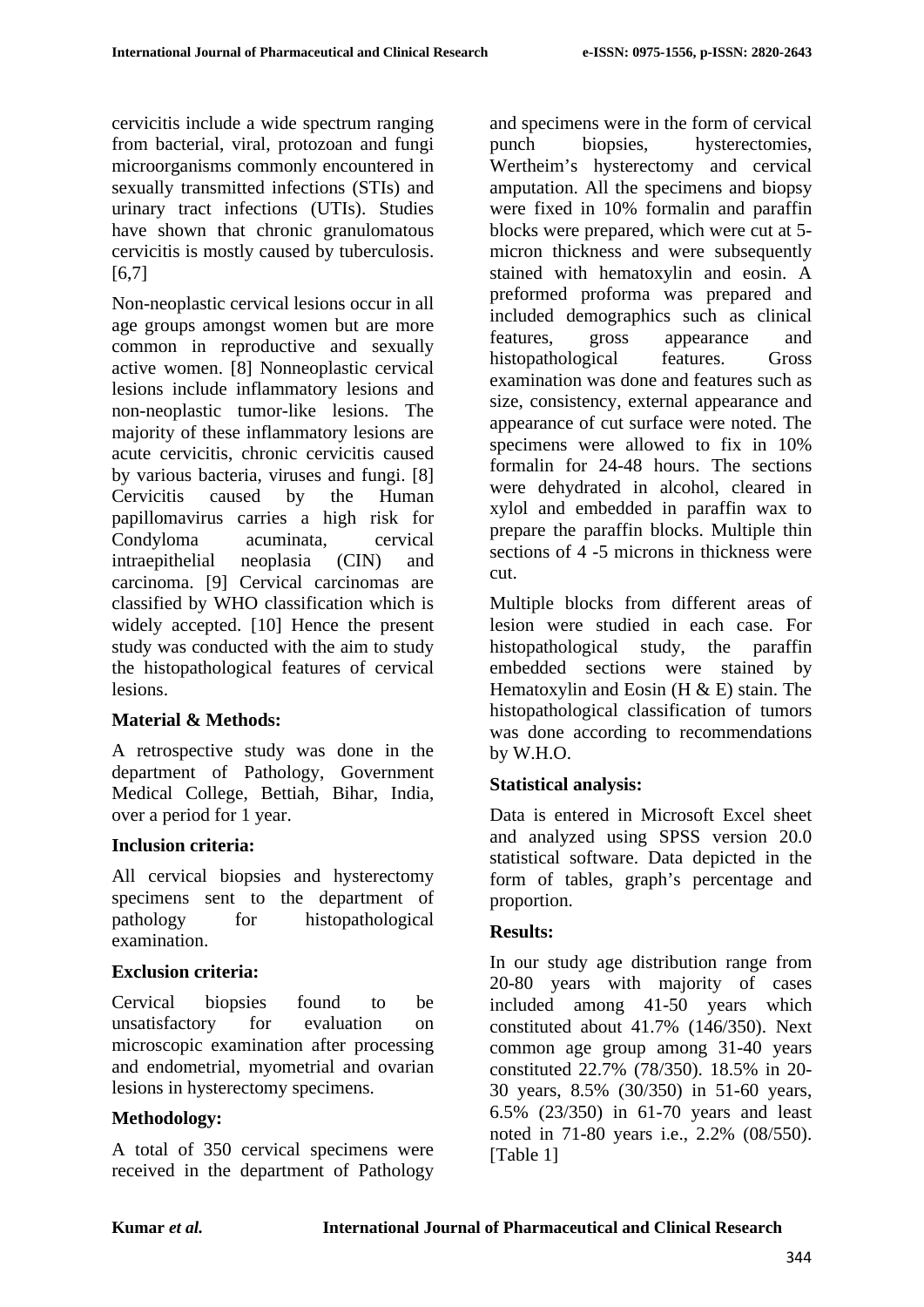In our study 68.2% (239/350) patients presented with white discharge, 25.4%  $(89/350)$  with Back ache + abdominal pain, bleeding per vagina in 2% (07/350). 3.1% (11/350) with pelvic pain and only 1.1% (04/350) presented with dyspareunia. [Table 2]

87.7% (307/350) lesions were Non neoplastic and majority was inflammatory in nature second most common was benign lesions 25 (7.1%). Invasive lesions occupied only 2.8% (8/350) and preinvasive about 2.2% (10/350) respectively. [Table 3]

In our study among non neoplastic cervical lesions, majority of the cases reported as chronic nonspecific cervicitis which constituted 54.8%, next common was chronic papillary endocervicitis 18.5%. Among neoplastic lesions of cervix, Squamous cell carcinoma was reported in 1.7% cases and only one case of adenocarcinoma of cervix was reported. Cervical leiomyoma was reported in 3.4% cases. [Table 4]

In the present study according to Broder's grading, moderately differentiated squamous cell carcinoma was most commonly reported (58.3%), poorly differentiated in 25% and well differentiated in 16.6% [Table 5]

| Age in years | No. of cases | %     |
|--------------|--------------|-------|
| $20 - 30$    | 65           | 18.57 |
| $31 - 40$    | 78           | 22.29 |
| $41 - 50$    | 146          | 41.71 |
| 51-60        | 30           | 8.57  |
| 61-70        | 23           | 6.57  |
| 71-80        | 08           | 2.28  |
| Total        | 350          | 100   |

#### **Table 1: Age distribution**

| Clinical features         | No. of cases | $\%$  |
|---------------------------|--------------|-------|
| White discharge           | 239          | 68.29 |
| Back ache +Abdominal pain | 89           | 25.43 |
| Bleeding per vagina       | 07           | ാ     |
| Pelvic pain               | 11           | 3.143 |
| Dyspareunia               | 04           | 1.143 |
| Total                     | 350          | 10C   |

#### **Table 2: Clinical complaints**

#### **Table 3: Distribution of cervical lesions**

| Cervical lesions     | Non-neoplastic | %     |
|----------------------|----------------|-------|
| Non neoplastic       | 307            | 87.71 |
| Benign lesions       | 25             | 7.14  |
| Pre-invasive lesions | 10             | 2.85  |
| Invasive lesion      | 8              | 2.28  |
| Present study        | 350            | 100   |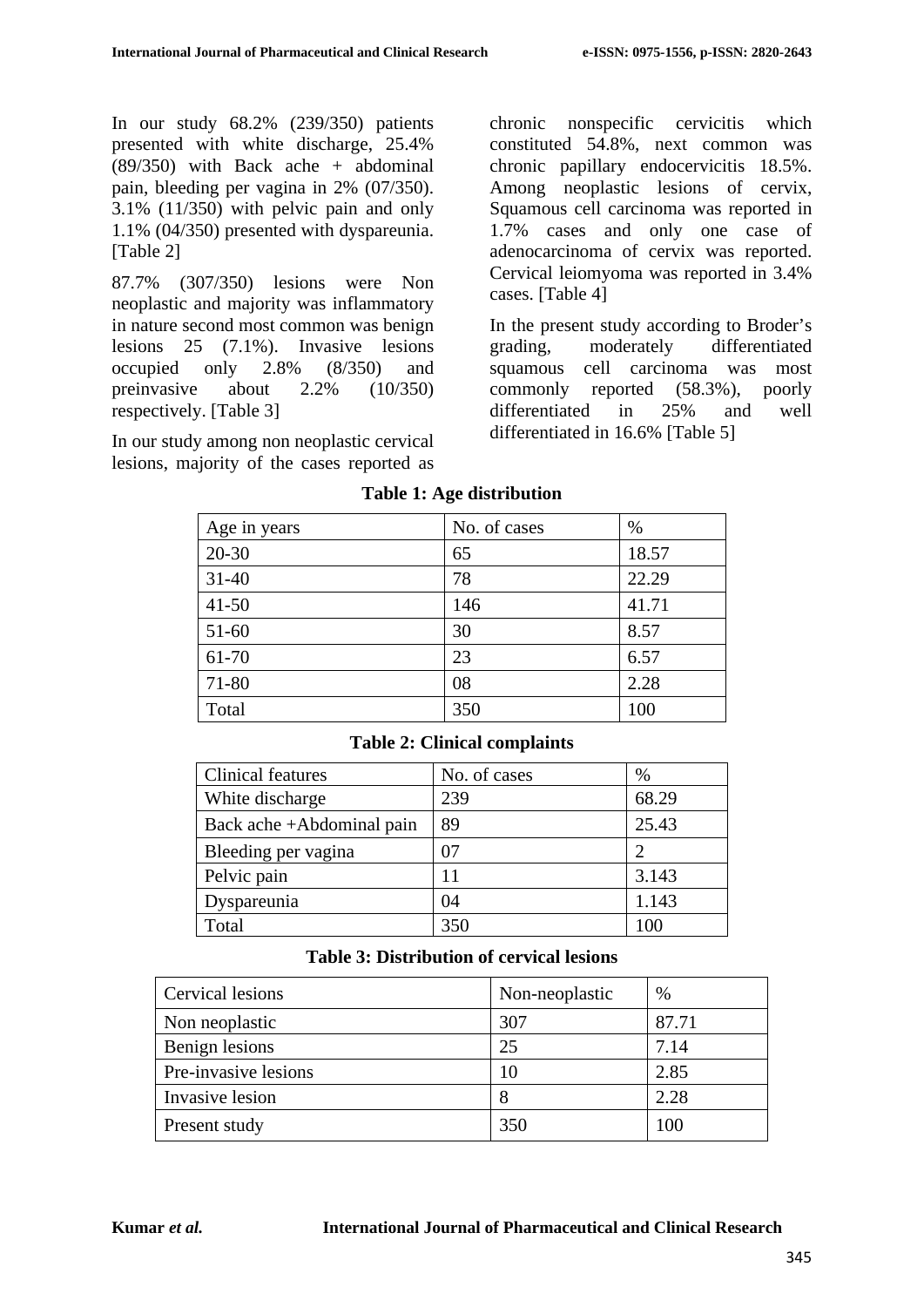| Cervical lesions                  | No. of cases | $\%$  |
|-----------------------------------|--------------|-------|
| Chronic nonspecific cervicitis    | 192          | 54.86 |
| Chronic Papillary endocervicitis  | 65           | 18.57 |
| Endocervical polyp                | 23           | 6.571 |
| Erosive cervicitis                | 14           | 4.00  |
| Pseudoepitheliomatous hyperplasia | 8            | 2.28  |
| Cervical leiomyoma                | 12           | 3.42  |
| Carcinoma insitu                  | 02           | 0.57  |
| CIN <sub>1</sub>                  | 03           | 0.85  |
| CIN <sub>2</sub>                  | 04           | 1.14  |
| CIN <sub>3</sub>                  | 02           | 0.57  |
| Squamous cell carcinoma           | 06           | 1.71  |
| Adenocarcinoma                    | 01           | 0.28  |
| Total                             | 350          | 100   |

#### **Table 4: Histopathological distribution of non-neoplastic, pre-invasive and invasive cervical lesions**

## **Table 5: Classification according to Broder's grading**

| Cervical carcinoma        | No. of cases | %      |
|---------------------------|--------------|--------|
| Poorly-Differentiated     | 03           | 25.00  |
| Moderately-Differentiated |              | 58.33  |
| Well-Differentiated       |              | 16.67  |
| Total                     |              | LOO OO |

## **Discussion:**

The present study shows Non-neoplastic lesions (74.1%) are more common than malignant lesions which was similar to the studies done by Avani J et al [11] and Srivani S et al [8] in which non-neoplastic lesion were 73% and 79.7% respectively.

Non-neoplastic lesions of the uterine cervix form a major bulk of the gynecologic specimens in histopathology department. There are a variety of nonneoplastic lesions, which are of immense importance to the clinician and the pathologist and are overlooked so a guided approach towards the diagnosis of these lesions should be undertaken. [12] The non-neoplastic lesions of the uterine cervix like cervical inflammatory lesions may be acute or chronic resulting due to infective or non-infective etiology. [13] Paavonen J et al [14] in their study have stated that chronic non- specific cervicitis has variable etiology and needs to be paid attention to as it may lead to endometritis,

salpingitis and "pelvic inflammatory disease" through ascending intraluminal spread; chorioamnionitis and it may also initiate or promote cervical neoplasia. [3] HPV cervicitis is on an increasing trend worldwide. [15]

In Thirukumar M et al. study [16] according to presentation of the patients with non-neoplastic cervical lesion, about 20.4%, presented with whitish per vaginal discharge, 18.9 % presented with the mass in the vagina. While abnormal uterine bleeding was the presentation in 48.9% of the patients, 6.1% of the patients had post coital bleeding. Only 5.7% of the patients presented with abdominal pain. Manoja et al study [17] most common clinical complaint was white discharge 130 (52%) followed by backache and abdominal pain 70 (28%), bleeding per vagina 30(12%) pelvic pain 20 (8 %). [18]

## **Conclusion:**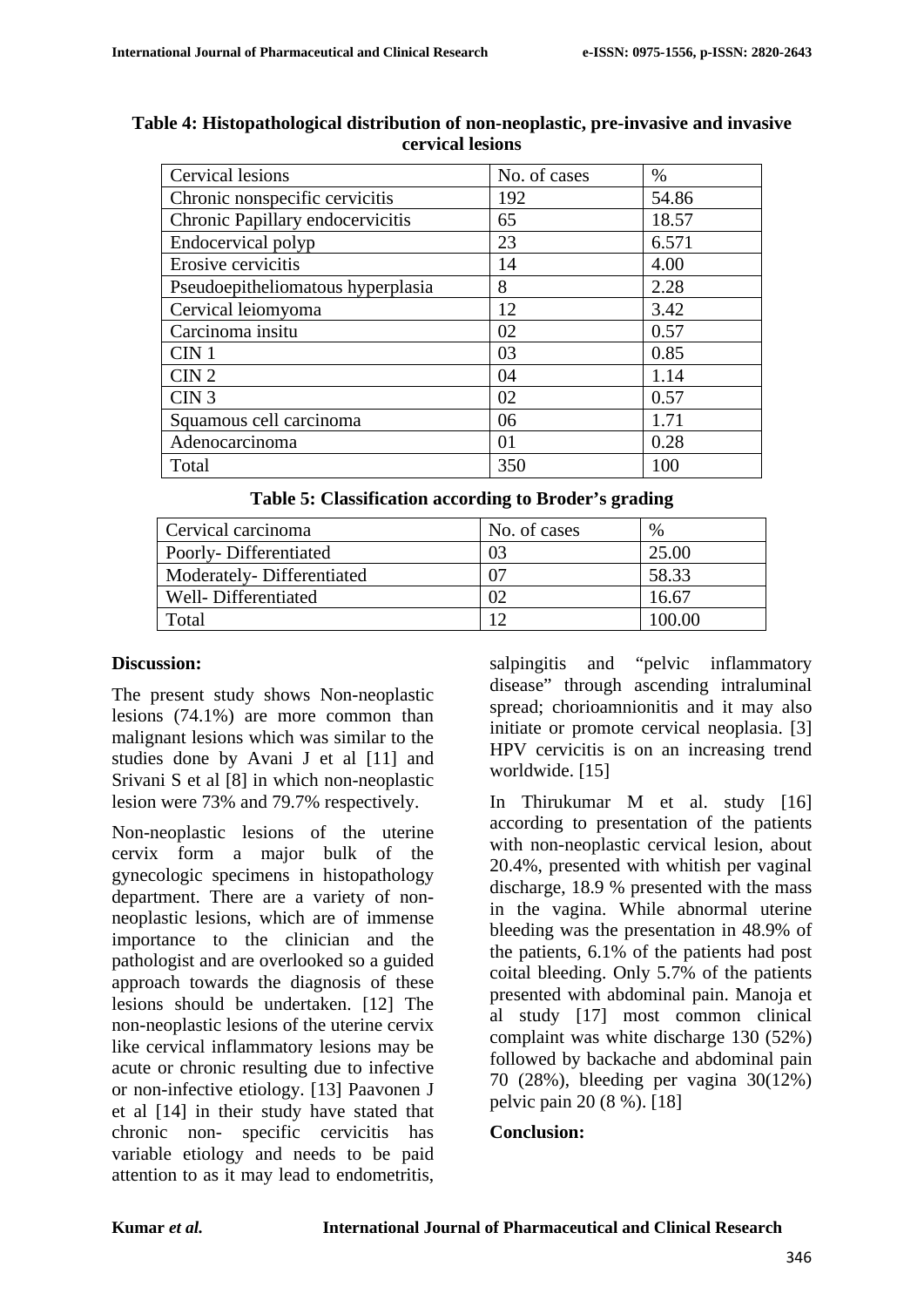Histopathology study of cervical biopsy lesions is a valuable diagnostic procedure. Early detection of cervical lesions may provide an opportunity for appropriate interventions to prevent further complications such as progression from benign to malignant conditions. Adequate screening procedure with follow up cervical biopsies helps in early diagnosis and management of premalignant and malignant lesions.

In our study non neoplastic lesions were more common as compared to neoplastic lesions with chronic cervicitis being the most common of all the lesions. Histopathological examination helps in early diagnosis of malignant and premalignant conditions and their prompt treatment.

## **References:**

- 1. Mohammed H.M. Ali, Hussain Gadelkarim Ahmed, Rashid Awad Salih et. al. Histopathologic Pattern of Cervical Lesions at Omdurman Military hospital, Sudan. Scholars Journal of Applied Medical Sciences 2015; 3(8C): 2903-2907.
- 2. Nwachokor FN, Forae GC. Morphological spectrum of nonneoplastic lesions of the uterine cervix in Warri, South-South, Nigeria. Niger J ClinPract. 2013 Oct-Dec;16(4):429-32.
- 3. Kumari K, Umarani M.K, Bharathi M. Histopathological spectrum of cervical biopsies – a 5 year retrospective study. Trop J Path Micro 2017;3(1):46-51.
- 4. Omoniyi-Esan OG, Osasan SA, Ojo OS. Non-neoplastic diseases of the cervix in Nigeria: A histopathological study. Afr Health Sci2006; 6:76-80.
- 5. Pallipady A, Illanthody S, Vaidya R, Ahmed Z, Suvarna R, Metkar G et al. A Clinico-Morphological spectrum of the Non-neoplastic lesions of the uterine cervix at AJ Hospital Mangalore. Journal of Clinical and Diagnostic Research 2011; 5: 546-50
- 6. Reddy SD, Rani MS, Rao KS. Clinicohistopathologic study of nonneoplastic uterine cervical lesions. Int J Med Sci Public Health. 2016: 5(8);1536-1539.
- 7. zurHausen H. Papillomaviruses and cancer: from basic studies to clinical application. Nat Rev Cancer 2002;2(5):342.
- 8. Srivani Saravanan, Jonathan Arnold, Arul P. "Histomorphological Spectrum of Lesions of the Cervix, A Retrospective Study in a Tertiary Care Hospital". Journal of Evolution of Medical and Dental Sciences. 2015;July 4(59)10326-10329.
- 9. Bosch FX, Lorincz A, Muñoz N, Meijer CJ, Shah KV. The causal relation between human papillomavirus and cervical cancer. J Clin Pathol. 2002 Apr;55(4)244-65.
- 10. Fritz A, Percy C, Jack A, Shanmugaratnam Sobin LH, Parkin DM, Whelan S. International classification of Diseases for oncology (ICD-0). 3rd edition, World health organization- Geneva. 2000.
- 11. Jain A, Dhar R, Patro P, et al. Histopathological study of cervical lesions. Int J Health Sci Res. 2018;8(11)82-87.
- 12. D, Priyadarshini; C. A, Arathi. Histopathological Spectrum of Non-Neoplastic Uterine Cervical Lesions in a Tertiary Care Centre. Annals of Pathology and Laboratory Medicine, [S.l.], v. 4, n. 3, p. A303-309, Jul. 2017. ISSN 2349-6983.
- 13. Wright CT, Ferenczy A. Benign diseases of the cervix. In: Blaustein's Pathology of Female Genital Tract, 5th edn., Kurman RT (Ed.). New Delhi, India: Springer Verlag, 2002. pp. 225– 52.
- 14. Paavonen J, Critchlow CW, DeRouen T, Stevens CE, Kiviat N, Brunham RC, Stamm WE, Kuo CC, Hyde KE, Corey L, et al. Etiology of cervical inflammation. Am J Obstet Gynecol. 1986 Mar;154(3):556-64.